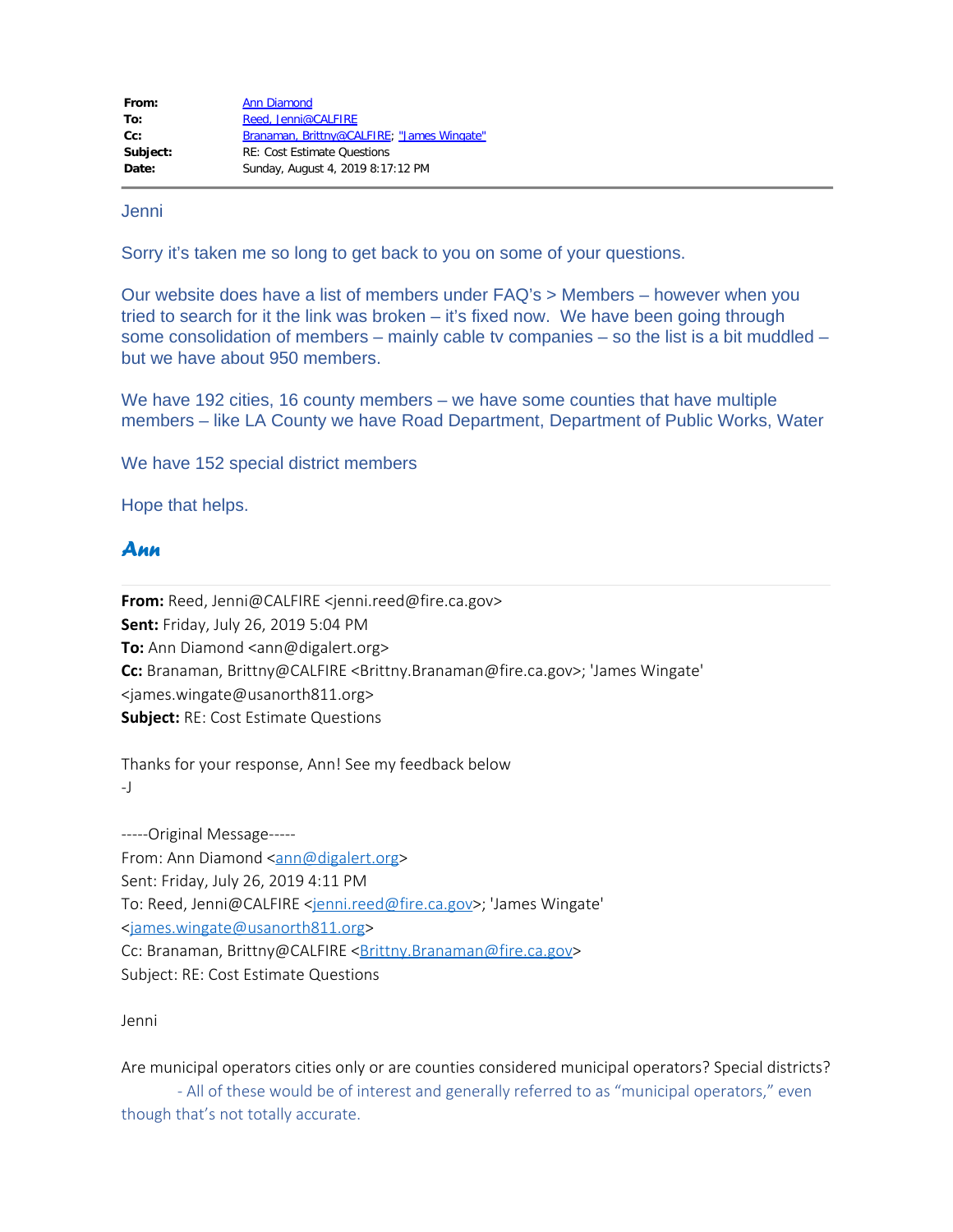I don't know that we've thought about the ticket renewal reminder - except in the app - which we already have that you can set to see what tickets are expiring in 7 days, 3 days or today.

We will have someone in house write the API's for the communications - not sure how long this will take or if Norfield will need to be included.

– If more concrete numbers associated with this work become available to you, that would be helpful to know.

We have to be very careful about how often we are sending texts and emails - we could be black listed for emails and SMS can shut a number down if they get too many complaints.

Also I know most ACE tickets will be agriculture but it could be flood control too and since the centers aren't policing what an ACE ticket is I can foresee that some excavators (counties with flood controls mainly) will want to create ACE tickets for other work so they just update yearly.

 – This is an issue for Board enforcement, and DigAlert is not obligated to validate whether or not an ACE ticket request is being made appropriately.

Cost for email is a bit hard to figure as our internet connection is used for other things but the cost for texts at this time is .0225 per message.

– Thank you!

Of the 1170 active member codes (some members have more than 1 code) 1027 have provided vacuum contact information, Of those 1027 62 say no permission is required so no contact information is listed. 224 of the 1027 have just a phone number listed and

– Thank you!

Hope that helps and let me know on the municipal operators

Ann

-----Original Message-----

From: Reed, Jenni@CALFIRE [<jenni.reed@fire.ca.gov](mailto:jenni.reed@fire.ca.gov)> Sent: Friday, July 26, 2019 11:29 AM To: 'Ann Diamond' [<ann@digalert.org](mailto:ann@digalert.org)>; 'James Wingate' [<james.wingate@usanorth811.org>](mailto:james.wingate@usanorth811.org) Cc: Branaman, Brittny@CALFIRE < Brittny.Branaman@fire.ca.gov> Subject: Cost Estimate Questions

Hi Ann and James,

I am writing to ask you guys for some cost estimates. Here's what I am looking for:

 1. What are/were the incremental costs associated with configuring your systems to produce the proposed ACE ticket renewal reminder?

\* Examples would be –